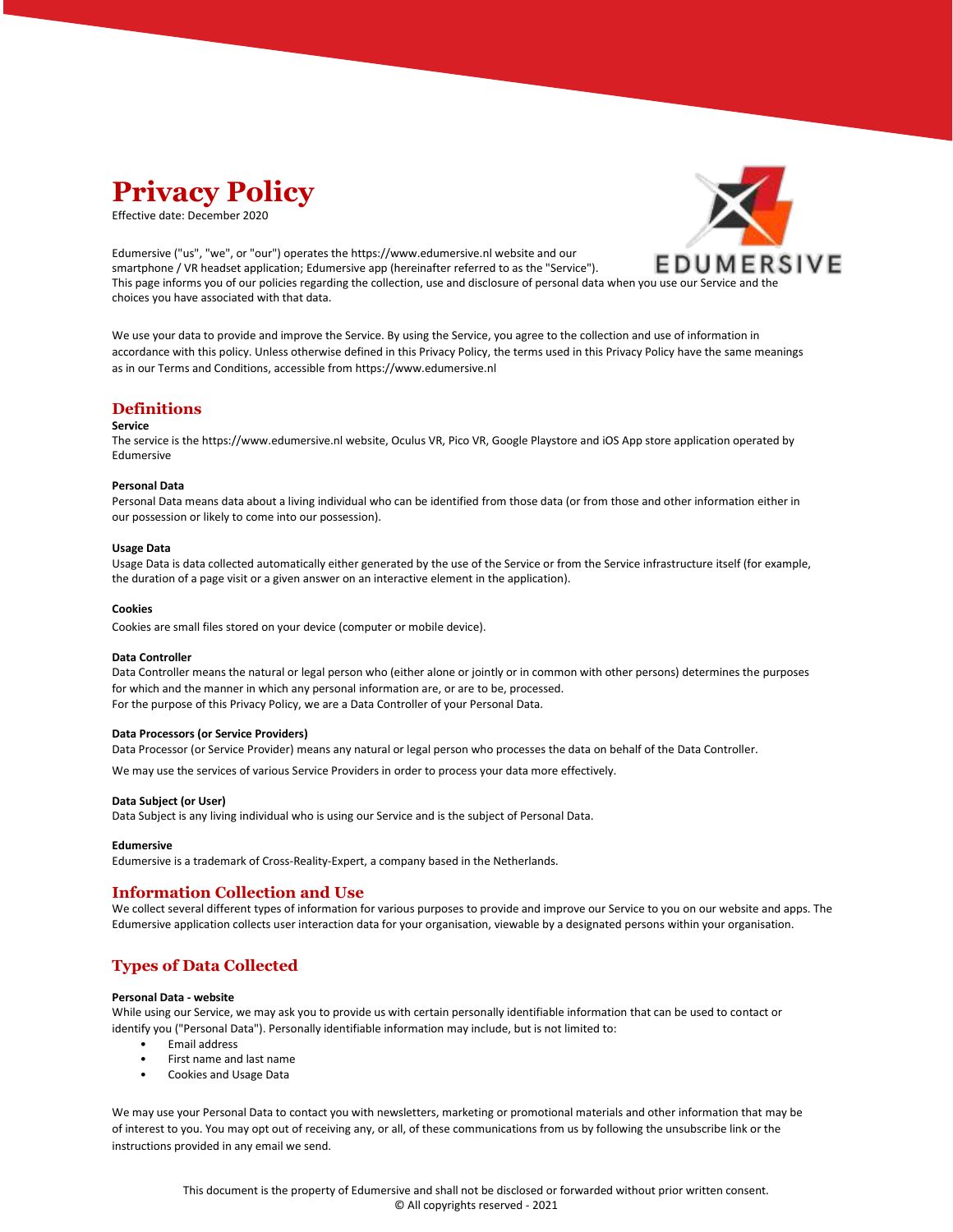#### **Usage Data - website**

We may also collect information on how the Service is accessed and used ("Usage Data"). This Usage Data may include information such as your computer's Internet Protocol address (e.g. IP address), browser type, browser version, the pages of our Service that you visit, the time and date of your visit, the time spent on those pages, unique device identifiers and other diagnostic data.

#### **Tracking Cookies Data - website**

We use cookies and similar tracking technologies to track the activity on our Service and we hold certain information. Cookies are files with a small amount of data which may include an anonymous unique identifier. Cookies are sent to your browser from a website and stored on your device. Other tracking technologies are also used such as beacons, tags and scripts to collect and track information and to improve and analyse our Service.

You can instruct your browser to refuse all cookies or to indicate when a cookie is being sent. However, if you do not accept cookies, you may not be able to use some portions of our Service.

Examples of Cookies we use:

- Session Cookies. We use Session Cookies to operate our Service.
- Preference Cookies. We use Preference Cookies to remember your preferences and various settings.
- Security Cookies. We use Security Cookies for security purposes.

### **Personal Data - application**

While using our application, we may ask you to provide us with certain personally identifiable information like login details, that can be used to identify your account within the application. Login details may include, but is not limited to:

- Email address
- First name and last name
- Usage Data and interaction data

The Service uses a hash algorithm to store the data safely. The personal data is encrypted and not visible to Edumersive or your organisation directly. User interaction data is visible to the user and designated persons within your organisation. To opt out, you must contact the designated person within your organisation.

#### **Usage Data - application**

•

We may also collect information on how the application is accessed and used ("Usage Data"). This Usage Data may include information such as your computer's Internet Protocol address (e.g. IP address), the experiences you start within the application, interaction therein and other diagnostic data.

#### **Smartphone permissions - application**

We use a couple of smartphone permission for the following goals:

File storage – Scenarios and their files are downloaded and checked on your device. Files are being checked and downloaded often with a visual notification to keep the app working properly.

Microphone – The microphone is used in the group training lobby for VOIP. Edumersive doesn't save any audio locally or online.

Camera and photos – By default this will not be requested but It will be requested and used when the *take pictures for user validation* is enabled in an exam scenario. The designated persons of your organisations are able to create scenarios with the exam mode and photo option toggled on. If a user starts a scenario with those options turned on, a dialog will show up with the note that pictures will be taken during the scenario. The user can voluntarily decline but won't be able to access that scenario if declined or denied the camera permissions.

WiFi state - WiFi is being used to check for a LAN / internet connection to connect to group sessions and download files.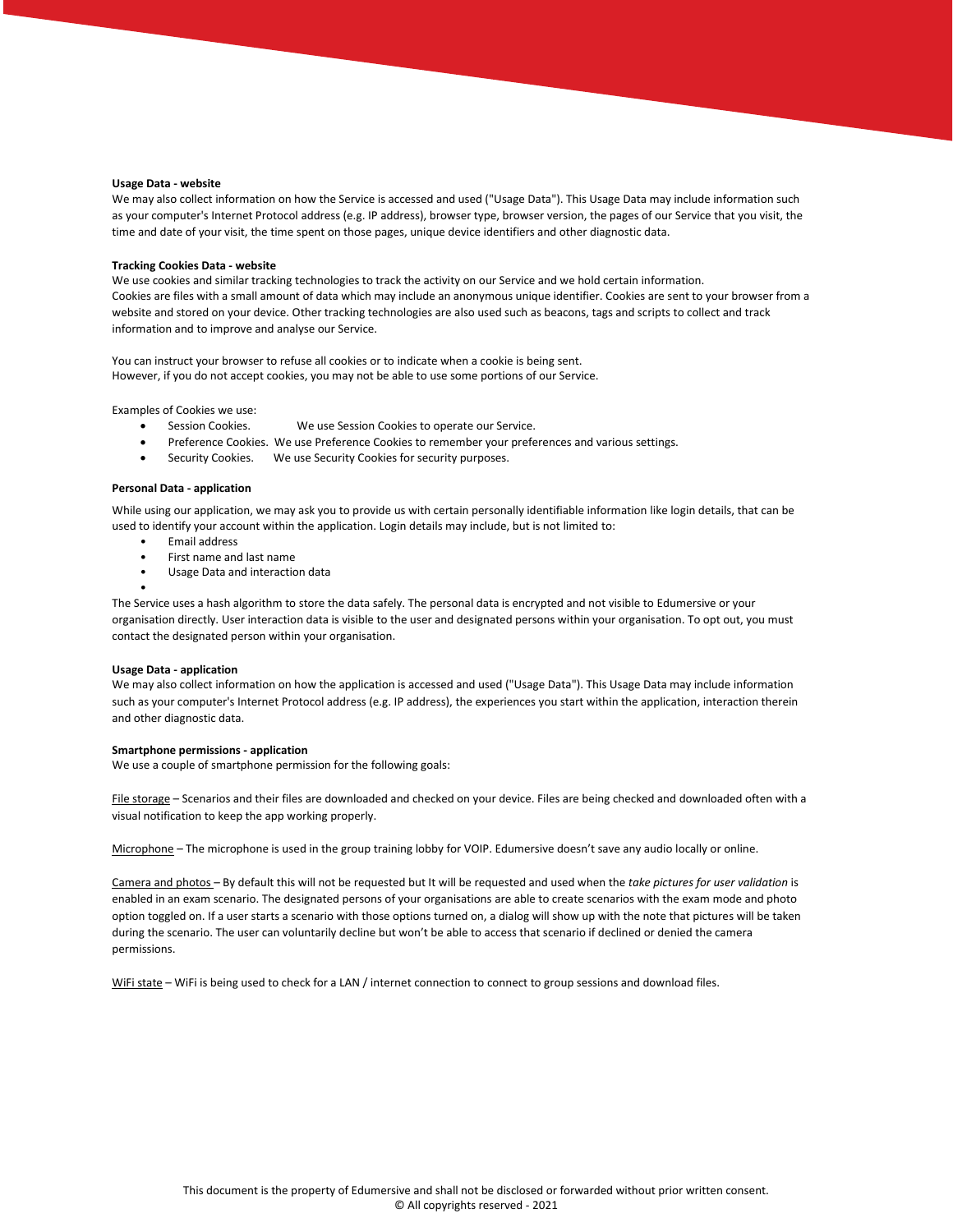# **Use of Data**

Edumersive uses the collected data for various purposes:

- To provide and maintain our Service
- To notify you about changes to our Service
- To allow you to participate in interactive features of our Service when you choose to do so
- To provide customer support
- To gather analysis or valuable information so that we can improve our Service
- To monitor the usage of our Service
- To provide analytics data for your own organisation
- To provide a personal account for the user
- To detect, prevent and address technical issues
- To provide the designated persons in your organisation with user photos of a exam scenario. This is user in order for them too see if the owner of the account is also undertaking the training (user validation).
- To provide you with news, special offers and general information about other goods, services and events which we offer that are similar to those that you have already purchased or enquired about unless you have opted not to receive such information

# **Legal Basis for Processing Personal Data under the General Data Protection Regulation (GDPR)**

If you are from the European Economic Area (EEA), Edumersive legal basis for collecting and using the personal information described in this Privacy Policy depends on the Personal Data we collect and the specific context in which we collect it.

Edumersive may process your Personal Data because:

- We need to perform a contract with your organisation
- You have given us permission to do so
- The processing is in our legitimate interests and it is not overridden by your rights
- To comply with the law

# **Retention of Data**

Edumersive will retain your Personal Data only for as long as is necessary for the purposes set out in this Privacy Policy. We will retain and use your Personal Data to the extent necessary to comply with our legal obligations (for example, if we are required to retain your data to comply with applicable laws), resolve disputes and enforce our legal agreements and policies. All data associated with an account used in our service will be deleted when an account is deleted.

Edumersive will also retain Usage Data for internal analysis purposes or if we are legally obligated to retain this data for longer periods.

### **Data access**

As a user you can view the saved pictured and given answers during a scenario in the Analytics segment of the Service. By sending a email to [info@edumersive.nl](mailto:info@edumersive.nl) with the request to delete the user data. We will take steps to delete the data if you provide us with the correct user details.

# **Transfer of Data**

Your information, including Personal Data, may be transferred to - and maintained on - computers located outside of your state, province, country or other governmental jurisdiction where the data protection laws may differ from those of your jurisdiction. For example we use Microsoft data storage services and their servers are located around the world.

If you are located outside Netherlands and choose to provide information to us, please note that we transfer the data, including Personal Data, to Netherlands and process it there.

Your consent to this Privacy Policy followed by your submission of such information represents your agreement to that transfer.

Edumersive will take all the steps reasonably necessary to ensure that your data is treated securely and in accordance with this Privacy Policy and no transfer of your Personal Data will take place to an organisation or a country unless there are adequate controls in place including the security of your data and other personal information.

# **Disclosure of Data**

#### **Business Transaction**

If Edumersive is involved in a merger, acquisition or asset sale, your Personal Data may be transferred. We will provide notice before your Personal Data is transferred and becomes subject to a different Privacy Policy.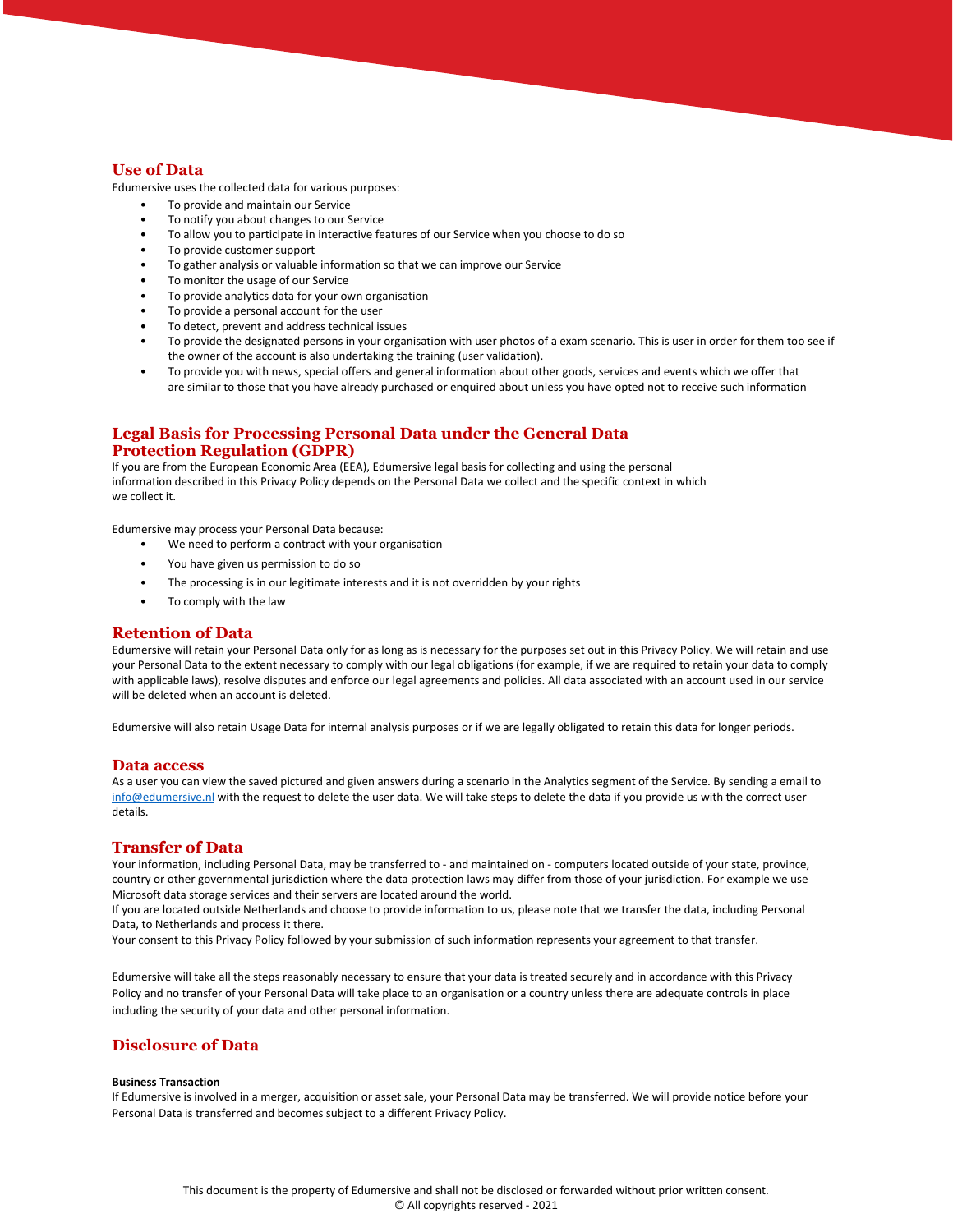### **Disclosure for Law Enforcement**

Under certain circumstances Edumersive may be required to disclose your Personal Data if required to do so by law or in response to valid requests by public authorities (e.g. a court or a government agency).

### **Legal Requirements**

Edumersive may disclose your Personal Data in the good faith belief that such action is necessary to:

- To comply with a legal obligation
- To protect and defend the rights or property of Edumersive
- To prevent or investigate possible wrongdoing in connection with the Service
- To protect the personal safety of users of the Service or the public
- To protect against legal liability

### **Security of Data**

The security of your data is important to us but remember that no method of transmission over the Internet or method of electronic storage is 100% secure. While we strive to use commercially acceptable means to protect your Personal Data, we cannot guarantee its absolute security. We employ HTTPS, Hash algorithms and block malicious database injections to secure data. We cannot fully guarantee the security of the application itself, hosted on external sources like the Google Play store.

# **Our Policy on "Do Not Track" Signals under the California Online Protection Act (CalOPPA)**

We do not support Do Not Track ("DNT"). Do Not Track is a preference you can set in your web browser to inform websites that you do not want to be tracked.

You can enable or disable Do Not Track by visiting the Preferences or Settings page of your web browser.

### **Your Data Protection Rights under the General Data Protection Regulation (GDPR)**

If you are a resident of the European Economic Area (EEA), you have certain data protection rights. Edumersive aims to take reasonable steps to allow you to correct, amend, delete or limit the use of your Personal Data.

If you wish to be informed about what Personal Data we hold about you and if you want it to be removed from our systems, please contact us a[t info@edumersive.nl](mailto:info@edumersive.nl) and ask for our Security Officer Mr. Timmers. In certain circumstances, you have the following data protection rights:

**The right to access, update or delete the information we have on you.** Whenever made possible, you can access, update or request deletion of your Personal Data through your organisation. If this somehow isn't possible, please contact us.

**The right of rectification.** You have the right to have your information rectified if that information is inaccurate or incomplete.

**The right to object.** You have the right to object to our processing of your Personal Data.

**The right of restriction.** You have the right to request that we restrict the processing of your personal information.

**The right to data portability.** You have the right to be provided with a copy of the information we have on you in a structured, machinereadable and commonly used format. Contact us for this information. We will respond within a few work days with the information.

**The right to withdraw consent.** You also have the right to withdraw your consent at any time where Edumersive relied on your consent to process your personal information.

Please note that we may ask you to verify your identity before responding to such requests. And it will take some time to reply and execute those requests.

You have the right to complain to a Data Protection Authority about our collection and use of your Personal Data. For more information, please contact your local data protection authority in the European Economic Area (EEA).

### **Service providers**

We may employ third party companies and individuals to facilitate our Service ("Service Providers"), provide the Service on our behalf, perform Service-related services or assist us in analysing how our Service is used.

These third parties have access to your Personal Data only to perform these tasks on our behalf and are obligated not to disclose or use it for any other purpose. Third parties also include our partners and resellers.